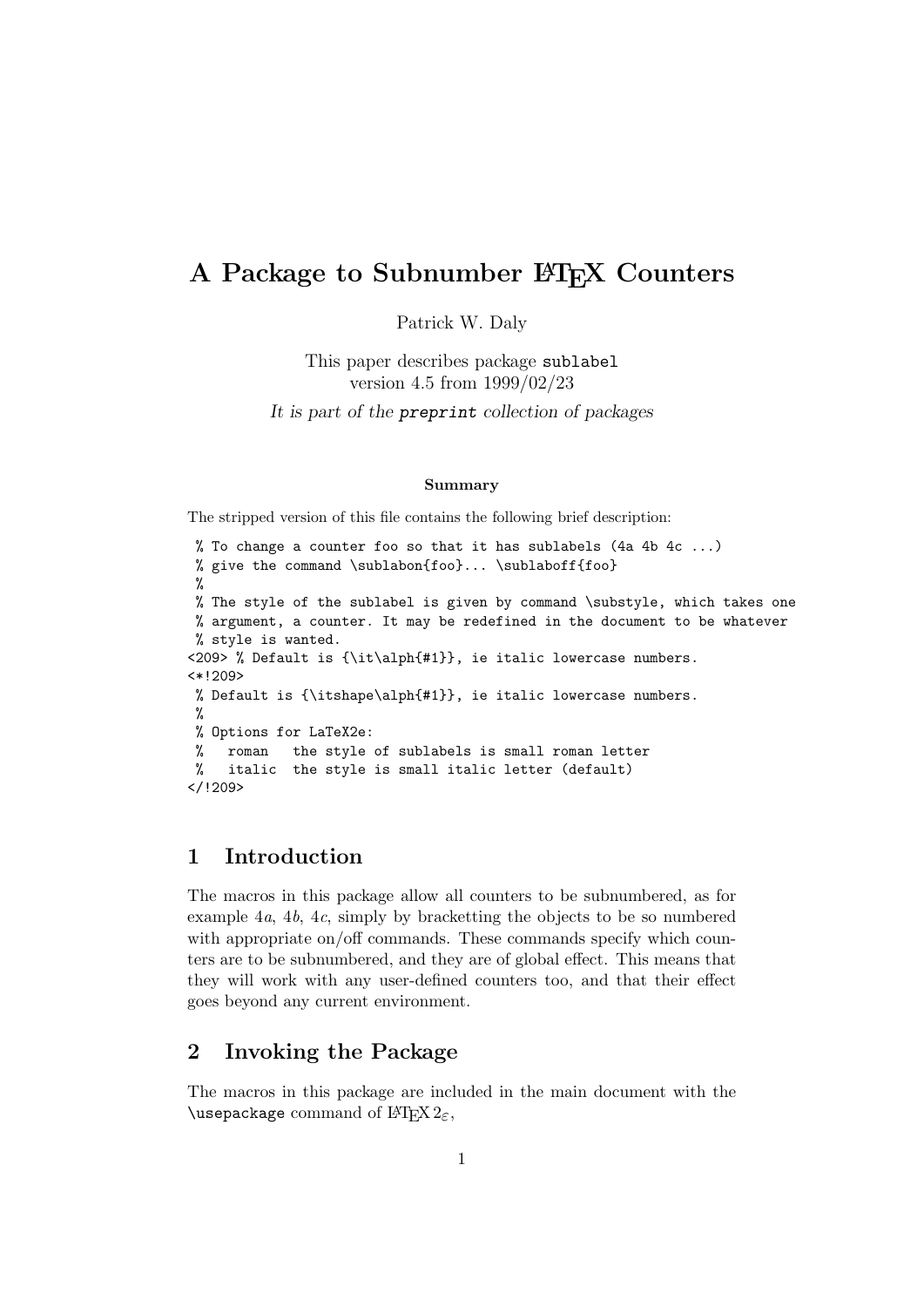\documentclass[..]{...} \usepackage[*options*]{sublabel}

where the possible *options* are:

italic to have subnumbers as italic lowercase letters (default);

roman to have the subnumbers as Roman lowercase letters, as 4a.

Alternatively, the name of the package is added as an option to the \documentstyle command in LATEX 2.09 compatibility mode, as

\documentstyle[..sublabel..]{...}

In this case, no options are possible.

#### 3 Usage

\sublabon In order to number equations, figures, plates, and tables automatically  $\sub{sublabel}$  \sublaboff with subnumbers (e.g. 4a, 4b, 4c) use the commands  $\sub{sublabel}$  and \sublaboff. These commands take as argument the name of the counter that is to be subnumbered, i.e. equation, figure, or table. The on and off versions bracket the objects that are to be labelled with the same number but different letters. For example,

```
\sublabon{figure}
\begin{figure}
  \caption{Text of Fig. 4a}
\end{figure}
\begin{figure}
  \caption{Text of Fig. 4b}
\end{figure}
\sublaboff{figure}
```
These commands also work for the equation environment in the same way. For the eqnarray environment, some care must be taken. The  $\simeq$   $\simeq$   $\simeq$   $\simeq$   $\simeq$   $\simeq$   $\simeq$   $\simeq$   $\simeq$   $\simeq$   $\simeq$   $\simeq$   $\simeq$   $\simeq$   $\simeq$   $\simeq$   $\simeq$   $\simeq$   $\simeq$   $\simeq$   $\simeq$   $\simeq$   $\simeq$   $\simeq$   $\simeq$   $\simeq$   $\simeq$   $\simeq$   $\simeq$   $\simeq$   $\simeq$   $\sime$ ted, before the \label and \\ commands, while the \sublaboff command is given after the  $\setminus \setminus$  of the last equation in the group. If necessary, it must come after \end{eqnarray}.

```
\begin{eqnarray}
  x & = & a \ \label{eq:1} a \label{eq:x}\\%--> 1
  \sublabon{equation}
  y \& = \& b \text{label{eq:q:1} \label{eq:y}\\%--> 2a
  z & = & c \ \label{eq:z} \text{2b}\sublaboff{equation}
  w & = & d \leq \text{level}\{eq:w\} %--> 3
\end{eqnarray}
```